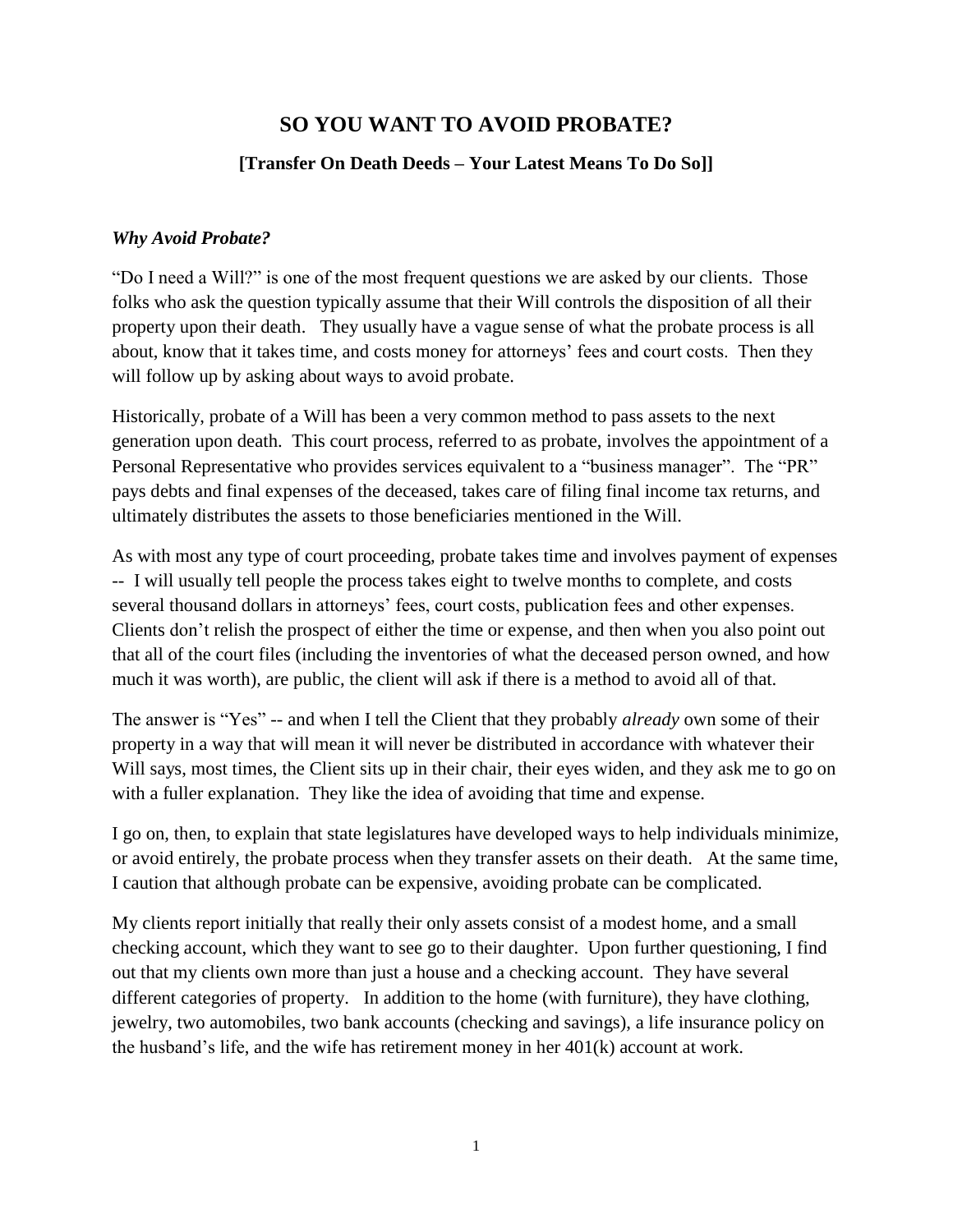They ask about whether I can work it so that they could avoid probate on all of that. Our discussion then got more interesting, as we delved into the different ways these properties can be titled to affect how they will be treated under the law, upon the death of their owners.

#### *Probate Avoidance Tools*

The challenge has always been to fashion flexible estate planning documents to allow individuals to transfer each of these property types on death, without probate, while preserving the individual's right to change his or her mind during life. Specific assets that routinely pass outside of probate include stocks or other securities registered in transfer on death ("TOD") form, bank accounts held in pay-on-death ("POD") accounts, as well as any assets titled in a joint tenancy, or survivorship marital property with right of survivorship, form of ownership.

In addition, I point out to my clients that many other categories of assets can pass directly to a named beneficiary -- through contracts. These include life insurance policies, promissory notes, IRA or 401(k) account agreements, custodial agreements, employment compensation plans, pension plans, and, especially in Wisconsin, marital property agreements.

## *Revocable Living Trusts*

The revocable living trust is a more comprehensive tool for estate planning. Through the use of a revocable living trust, I explain to my clients that they can make arrangements for the transfer on death of all of their assets in one document, while preserving the right to control the assets and amend the revocable living trust during their lifetimes. While the revocable living trust does not require a probate proceeding on death, it generally costs a couple thousand dollars to prepare, and the clients have to discipline themselves by agreeing to title all of their assets in their names "as trustees under their Revocable Living Trust" because if they do not, then the assets will not be distributed through the trust, and probate will not have been avoided.

For individuals who have small estates, the use of a trust to avoid probate may be self-defeating, in that the cost of setting up the trust may exceed the cost of a simple probate where the primary asset in the estate is the home.

## *Joint Tenancy/Survivorship Marital Property*

Instead of using a revocable living trust, the property owners could see to a transfer of title to their home, or bank accounts, by making sure the property is held into a form of joint ownership, with the right of survivorship. The most common such form is a joint tenancy, but Wisconsin also allows spouses to hold their property as "survivorship marital property".

Upon the death of one of the owners, the survivor(s) automatically succeeds to ownership without probate. Adding their daughter's name to the title to their home would mean, then, that presumably she would take sole title, automatically, upon the deaths of her parents.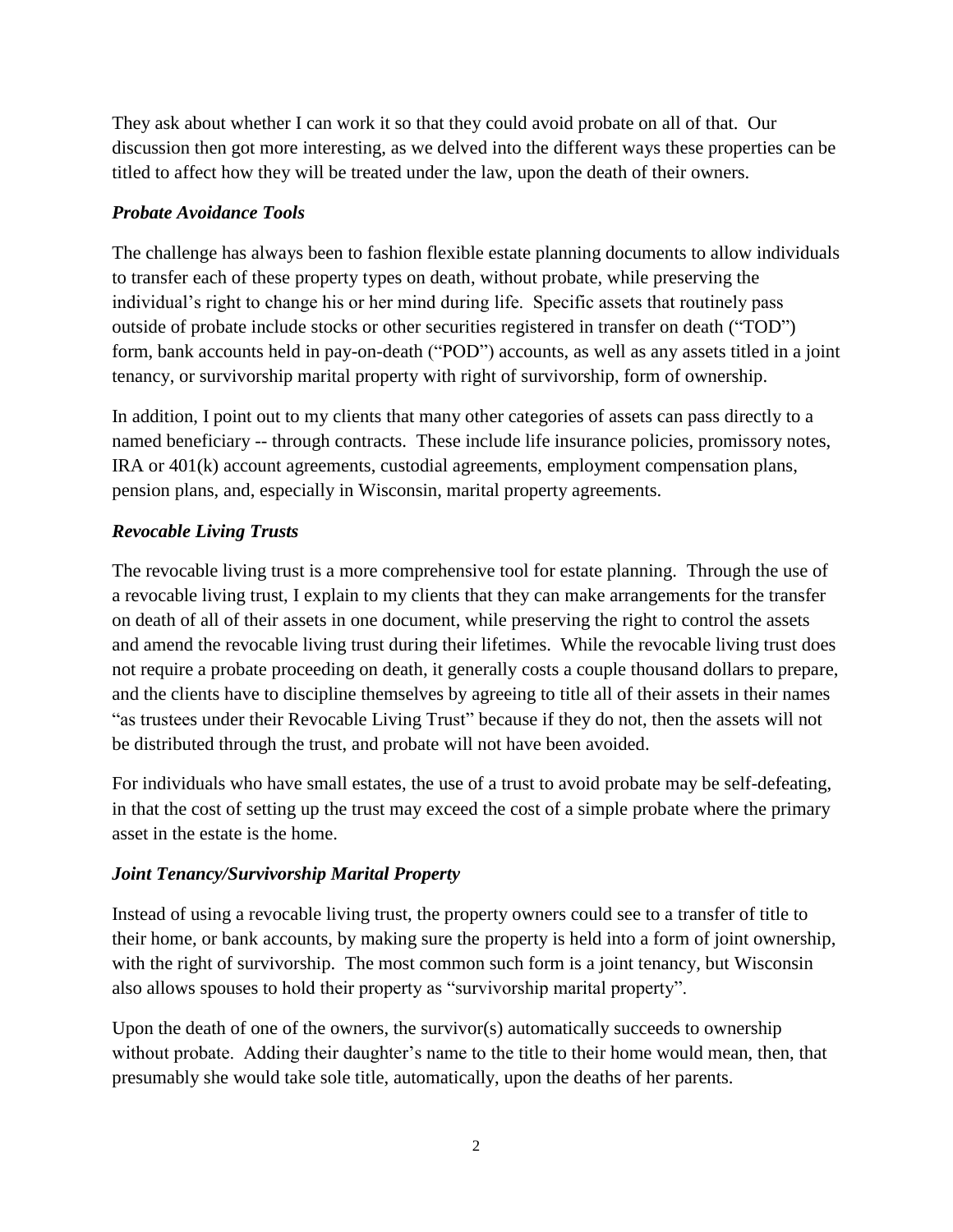Even though this alternative may sound like an easy choice for my clients, joint ownership is tricky, and may lead to undesirable consequences. The transfer creates an irrevocable gift from the original owner to the new co-owner, and the gift is irrevocable even if the original owner later changes his or her mind. I have my own "horror" stories of children mistreating their parents, after the parents have already completed gifting their property to their ungrateful children. Not at all a good outcome.

Second, the transfer will be a completed gift for gift tax purposes and may require the payment of gift taxes.

Finally, the person added to the title has rights in the property, while the original owner is alive. Thus, the creditors of the person added to the title may be able to reach the asset, or income produced by the asset.

### *The New Transfer On Death Deed*

Into this mix, arrived the advent of the Transfer on Death Deed ("TOD Deed"). In 2005, Wisconsin enacted Section 705.15, Wis. Stats., providing an *additional* means to effect nonprobate transfers of real property on death. The emphasis here is on the word "additional" – inasmuch as prior to 2005 all of the ways that we just discussed above to avoid probate were available, including creating life estates in real property, taking title to real property as joint tenants, or as survivorship marital property, with rights of survivorship, or creating Revocable Living Trusts and placing title to the real estate in the Trust.

A TOD Deed allows the owner of real property to convey the property, through use of a deed, to a beneficiary who will succeed to ownership at the owner's death. *Because the TOD Deed creates no rights in the beneficiary until the owner dies, unlike joint tenancy, the owner can change his or her mind during life, and the beneficiary's creditors cannot attach the beneficiary's interest in the property during the owner's life. The recordation of the TOD Deed also does not create a completed gift for gift tax purposes because no transfer of ownership takes place until the owner dies.* In essence, the TOD Deed serves the same purpose as a POD designation on a bank account.

For the remainder of the owner's life, he or she continues to own the full property interest and retains all management and decision-making powers. The owner can sell, mortgage, or otherwise convey the property interest without the consent of the beneficiary. If the owner wants to change the beneficiary, the law allows for revocation of the TOD Deed, or execution and recording of a new TOD Deed naming a new beneficiary.

## *When Should TOD Deeds Be Considered?*

Suppose that one of my clients owns a house valued at \$200,000, and the house is their sole asset that has any significant value. When my client dies, he would like to leave the house to his son,